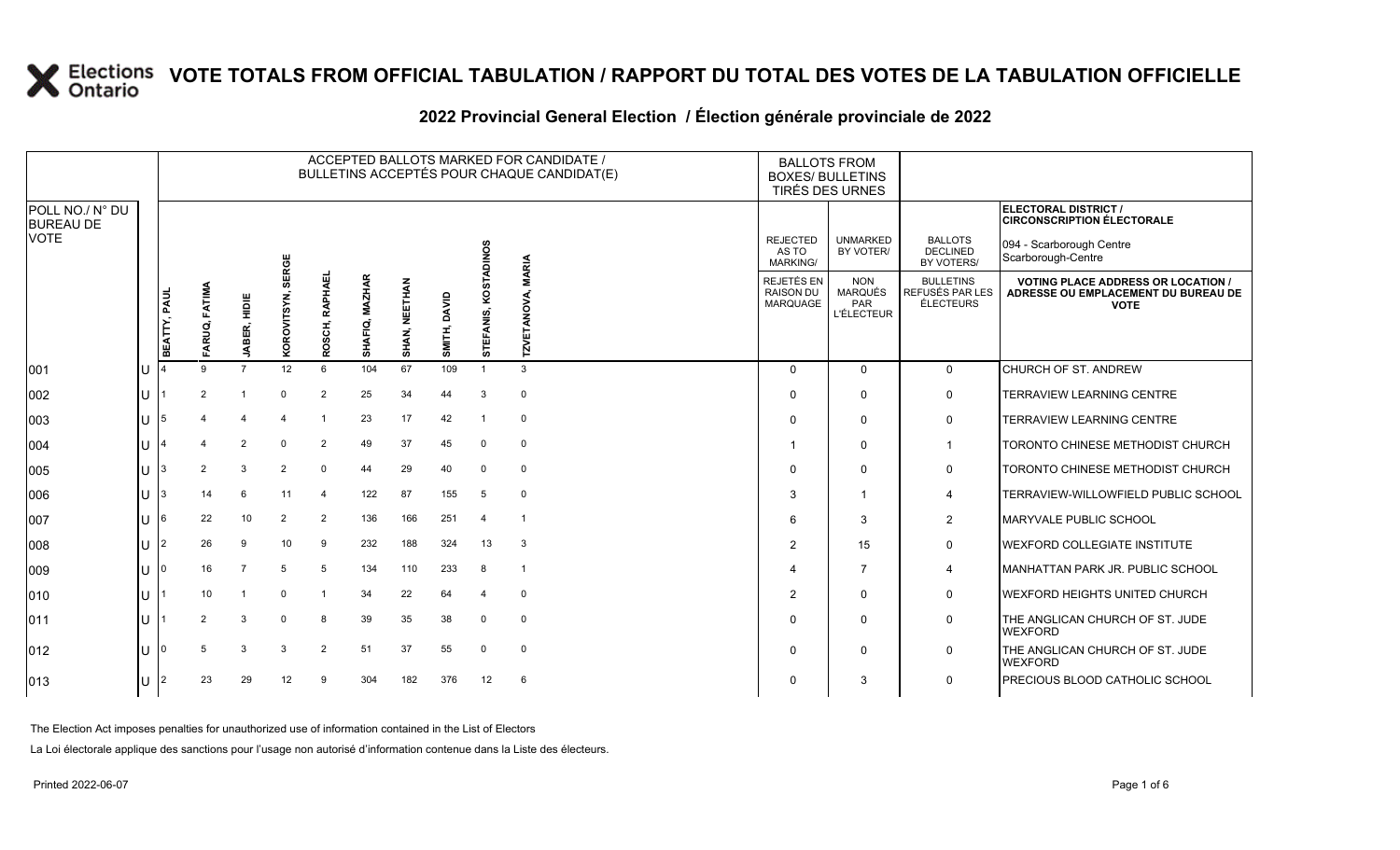### **2022 Provincial General Election / Élection générale provinciale de 2022**

|                                     |              |              |               |              |                   |                |                |                      |                 |                | ACCEPTED BALLOTS MARKED FOR CANDIDATE /<br>BULLETINS ACCEPTÉS POUR CHAQUE CANDIDAT(E) |                                             | <b>BALLOTS FROM</b><br><b>BOXES/ BULLETINS</b><br>TIRÉS DES URNES |                                                         |                                                                                                 |
|-------------------------------------|--------------|--------------|---------------|--------------|-------------------|----------------|----------------|----------------------|-----------------|----------------|---------------------------------------------------------------------------------------|---------------------------------------------|-------------------------------------------------------------------|---------------------------------------------------------|-------------------------------------------------------------------------------------------------|
| POLL NO./ N° DU<br><b>BUREAU DE</b> |              |              |               |              |                   |                |                |                      |                 |                |                                                                                       |                                             |                                                                   |                                                         | ELECTORAL DISTRICT /<br><b>CIRCONSCRIPTION ÉLECTORALE</b>                                       |
| <b>VOTE</b>                         |              |              |               |              |                   |                |                |                      |                 | <b>DINOS</b>   | <b>MARIA</b>                                                                          | <b>REJECTED</b><br>AS TO<br><b>MARKING/</b> | <b>UNMARKED</b><br>BY VOTER/                                      | <b>BALLOTS</b><br><b>DECLINED</b><br>BY VOTERS/         | 094 - Scarborough Centre<br>Scarborough-Centre                                                  |
|                                     |              | BEATTY, PAUL | FARUQ, FATIMA | JABER, HIDIE | KOROVITSYN, SERGE | ROSCH, RAPHAEL | SHAFIQ, MAZHAR | <b>SHAN, NEETHAN</b> | DAVID<br>SMITH, | STEFANIS, KOST | <b>TZVETANOVA,</b>                                                                    | REJETÉS EN<br><b>RAISON DU</b><br>MARQUAGE  | <b>NON</b><br><b>MARQUÉS</b><br>PAR<br><b>L'ÉLECTEUR</b>          | <b>BULLETINS</b><br><b>REFUSÉS PAR LES</b><br>ÉLECTEURS | <b>VOTING PLACE ADDRESS OR LOCATION /</b><br>ADRESSE OU EMPLACEMENT DU BUREAU DE<br><b>VOTE</b> |
| 014                                 | U            |              | 19            | 12           | 5                 | $\overline{7}$ | 157            | 136                  | 274             | $\Delta$       | $\overline{2}$                                                                        | 6                                           | $\Omega$                                                          | $\mathbf 0$                                             | GEORGE PECK PUBLIC SCHOOL                                                                       |
| 015                                 | $\cup$       |              | 12            | 9            |                   | $\overline{7}$ | 84             | 55                   | 73              | $\overline{2}$ | $\mathbf{1}$                                                                          |                                             | 3                                                                 | $\mathbf 0$                                             | WEXFORD PUBLIC SCHOOL                                                                           |
| 016                                 | ΠT           |              | 12            |              | 12                | $\overline{7}$ | 279            | 256                  | 251             | 3              | $\overline{2}$                                                                        | $\Omega$                                    | 3                                                                 | $\mathbf 0$                                             | <b>I</b> GLAMORGAN JR. PUBLIC SCHOOL                                                            |
| 017                                 | $\mathbf{U}$ |              | 18            | 8            | 9                 | $\overline{7}$ | 196            | 238                  | 279             | 5              | $\overline{2}$                                                                        |                                             | 2                                                                 | $\mathbf 0$                                             | ELLESMERE-STATTON PUBLIC SCHOOL                                                                 |
| 018                                 | $\cup$       |              | 18            | 8            |                   | $\overline{7}$ | 146            | 131                  | 167             | 2              | $\mathbf{1}$                                                                          |                                             | $\overline{2}$                                                    | $\mathbf{1}$                                            | ELLESMERE COMMUNITY CENTRE                                                                      |
| 019                                 | U            | 5            | 21            | 5            | 10                | 4              | 204            | 190                  | 284             | 7              | $\Omega$                                                                              |                                             | $\mathbf 0$                                                       | 0                                                       | DORSET PARK JR. PUBLIC SCHOOL                                                                   |
| 020                                 | $\mathbf{U}$ |              | 12            | 9            | 12                | 9              | 163            | 213                  | 240             | 3              | $\overline{1}$                                                                        | 3                                           | $\mathbf 1$                                                       | 0                                                       | <b>GENERAL CRERAR P.S.</b>                                                                      |
| 021                                 | U            |              | 9             |              |                   | 5              | 99             | 122                  | 130             | 3              | $\Omega$                                                                              | $\overline{2}$                              | $\overline{2}$                                                    | 0                                                       | JACK GOODLAD COMMUNITY CENTRE                                                                   |
| 022                                 | lU.          | 5            | 19            | 6            | 13                | $\overline{2}$ | 310            | 298                  | 408             | $\overline{2}$ | $\mathbf{1}$                                                                          | 2                                           | 2                                                                 | $\mathsf{O}$                                            | IONVIEW PUBLIC SCHOOL                                                                           |
| 023                                 | U            |              |               |              | $\Omega$          | $\mathbf 0$    | 24             | 43                   | 25              | $\mathbf 0$    | $\mathbf 0$                                                                           | O                                           | 0                                                                 | $\mathbf 0$                                             | <b>BIRKDALE COMMUNITY CENTRE</b>                                                                |
| $ 024\rangle$                       | U            |              | 5             |              | $\Omega$          | $\overline{2}$ | 30             | 29                   | 34              | $\Omega$       | $\overline{2}$                                                                        |                                             | $\mathbf 0$                                                       | $\mathsf{O}$                                            | <b>BIRKDALE COMMUNITY CENTRE</b>                                                                |
| 025                                 | U            |              | 5             | $\Omega$     | 5                 | $\Omega$       | 53             | 72                   | 49              | $\mathbf 0$    | 0                                                                                     |                                             | $\mathbf 0$                                                       | $\mathsf{O}$                                            | EDGEWOOD PUBLIC SCHOOL                                                                          |
| 026                                 | U            |              | 12            | $\Omega$     |                   | 3              | 57             | 69                   | 73              |                | $\mathbf 0$                                                                           | $\overline{2}$                              | $\overline{2}$                                                    | $\mathbf 0$                                             | EDGEWOOD PUBLIC SCHOOL                                                                          |
| 027                                 | U            |              | 17            | $\Omega$     | 3                 | 3              | 266            | 126                  | 142             | 3              | $\overline{1}$                                                                        |                                             | $\overline{2}$                                                    | $\mathbf{1}$                                            | DAVID AND MARY THOMSON C.I.                                                                     |

The Election Act imposes penalties for unauthorized use of information contained in the List of Electors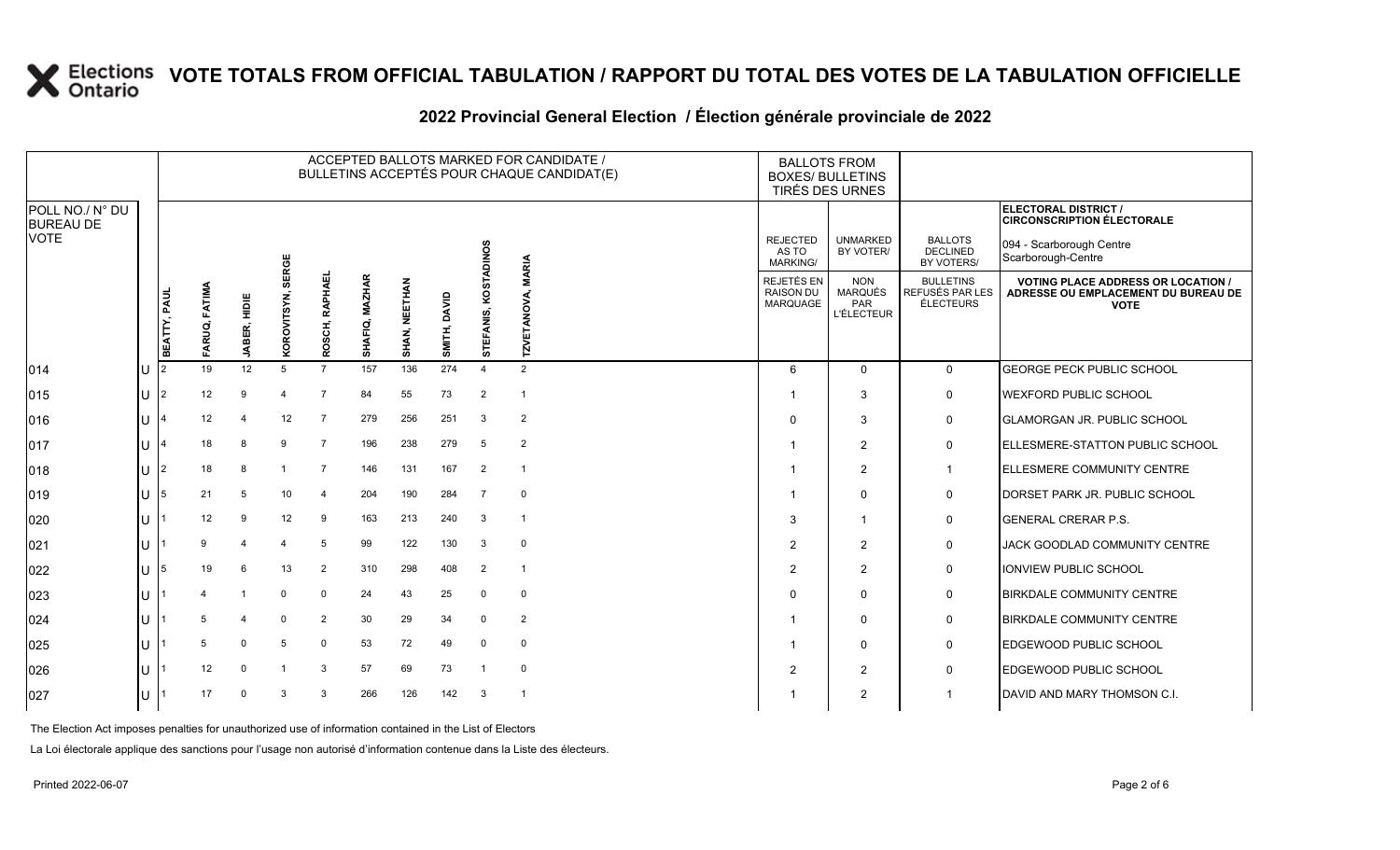## **2022 Provincial General Election / Élection générale provinciale de 2022**

|                                     |                     |                 |                         |                |                         |                |               |                 |                | ACCEPTED BALLOTS MARKED FOR CANDIDATE /<br>BULLETINS ACCEPTÉS POUR CHAQUE CANDIDAT(E) |                                             | <b>BALLOTS FROM</b><br><b>BOXES/ BULLETINS</b>    | TIRÉS DES URNES                                          |                                                  |                                                                                                 |
|-------------------------------------|---------------------|-----------------|-------------------------|----------------|-------------------------|----------------|---------------|-----------------|----------------|---------------------------------------------------------------------------------------|---------------------------------------------|---------------------------------------------------|----------------------------------------------------------|--------------------------------------------------|-------------------------------------------------------------------------------------------------|
| POLL NO./ N° DU<br><b>BUREAU DE</b> |                     |                 |                         |                |                         |                |               |                 |                |                                                                                       |                                             |                                                   |                                                          |                                                  | ELECTORAL DISTRICT /<br><b>CIRCONSCRIPTION ÉLECTORALE</b>                                       |
| <b>VOTE</b>                         |                     |                 |                         | SERGE          |                         |                |               |                 | NOS            | <b>MARIA</b>                                                                          | <b>REJECTED</b><br>AS TO<br><b>MARKING/</b> | <b>UNMARKED</b><br>BY VOTER/                      | <b>BALLOTS</b><br><b>DECLINED</b><br>BY VOTERS/          | 094 - Scarborough Centre<br>Scarborough-Centre   |                                                                                                 |
|                                     | <b>BEATTY, PAUL</b> | FARUQ, FATIMA   | 빌<br>문<br><b>JABER,</b> | KOROVITSYN,    | ROSCH, RAPHAEL          | SHAFIQ, MAZHAR | SHAN, NEETHAN | DAVID<br>SMITH, | STEFANIS, KOS  | ETANOVA,<br><b>NZL</b>                                                                |                                             | <b>REJETÉS EN</b><br><b>RAISON DU</b><br>MARQUAGE | <b>NON</b><br><b>MARQUÉS</b><br>PAR<br><b>L'ÉLECTEUR</b> | <b>BULLETINS</b><br>REFUSÉS PAR LES<br>ÉLECTEURS | <b>VOTING PLACE ADDRESS OR LOCATION /</b><br>ADRESSE OU EMPLACEMENT DU BUREAU DE<br><b>VOTE</b> |
| 028                                 |                     | 10 <sup>1</sup> | 5                       |                | 6                       | 125            | 120           | 167             | $\overline{2}$ | $\Omega$                                                                              |                                             |                                                   | 8                                                        | $\mathbf 0$                                      | HIGHBROOK LEARNING CENTRE                                                                       |
| 029                                 |                     | $\overline{7}$  | $\overline{2}$          | 6              | $\overline{\mathbf{1}}$ | 93             | 59            | 73              | 3              |                                                                                       |                                             |                                                   | $\mathbf 0$                                              | 0                                                | THE BIRCHES - 101                                                                               |
| 030                                 |                     | 21              |                         |                | 5                       | 269            | 246           | 308             | 8              | $\mathbf 0$                                                                           |                                             |                                                   | 2                                                        | $\mathbf{1}$                                     | CHARLES GORDON SR. PUBLIC SCHOOL                                                                |
| 031                                 |                     | 11              | $\overline{7}$          | 11             | $\overline{7}$          | 234            | 299           | 229             | 11             | 6                                                                                     |                                             | $\mathcal{P}$                                     | 2                                                        | 0                                                | ST. JOAN OF ARC C.A. (FMR. JEAN VANIER)                                                         |
| 032                                 |                     | 17              | $\overline{2}$          |                | 3                       | 169            | 168           | 208             | 5              | $\overline{2}$                                                                        |                                             | 3                                                 | $\mathbf 0$                                              | 0                                                | <b>GLEN RAVINE JR. PUBLIC SCHOOL</b>                                                            |
| 033                                 |                     | 3               |                         |                | 4                       | 31             | 45            | 67              | $\Omega$       | $\mathbf 0$                                                                           |                                             |                                                   | $\mathbf 0$                                              | 0                                                | ST. ANDREWS PUBLIC SCHOOL                                                                       |
| 034                                 |                     | 6               |                         | $\overline{2}$ | 5                       | 33             | 48            | 76              | $\mathbf 0$    | $\overline{1}$                                                                        |                                             |                                                   | 0                                                        | 0                                                | ST. ANDREWS PUBLIC SCHOOL                                                                       |
| 035                                 | $\overline{2}$      | 21              | 6                       |                | 6                       | 118            | 181           | 237             | 3              | $\mathbf 0$                                                                           |                                             |                                                   | $\mathbf 0$                                              | $\mathbf 0$                                      | ST. ANDREW'S PRESBYTERIAN CHURCH                                                                |
| 036                                 |                     |                 | $\Omega$                |                | $\mathbf 0$             | 50             | 55            | 41              | 0              | $\mathbf 0$                                                                           |                                             | $\Omega$                                          | 2                                                        | $\mathsf{O}$                                     | LUTHERAN CHURCH OF ST. MATTHEW                                                                  |
| 037                                 |                     |                 | $\mathbf 0$             |                | $\overline{\mathbf{1}}$ | 56             | 35            | 45              | $\mathbf 0$    | $\mathbf 0$                                                                           |                                             |                                                   | $\mathbf 0$                                              | 0                                                | LUTHERAN CHURCH OF ST. MATTHEW                                                                  |
| 038                                 |                     | 24              | 9                       | 5              | $\overline{7}$          | 150            | 225           | 306             | $\overline{4}$ | 3                                                                                     |                                             |                                                   | $\overline{1}$                                           | 0                                                | <b>BENDALE PUBLIC LIBRARY</b>                                                                   |
| 039                                 |                     | 20              | 11                      | 12             | 6                       | 169            | 210           | 228             | 6              | $\overline{\mathbf{1}}$                                                               |                                             | $\overline{2}$                                    | $\overline{4}$                                           | 0                                                | KNOB HILL PUBLIC SCHOOL                                                                         |
| 040                                 |                     | 9               |                         |                | 3                       | 166            | 116           | 189             | 2              | $\overline{1}$                                                                        |                                             | 2                                                 | $\overline{2}$                                           | 0                                                | <b>ST. NICHOLAS CATHOLIC SCHOOL</b>                                                             |
| 041                                 |                     | 22              |                         | 10             | 11                      | 130            | 179           | 177             | 5              | $\overline{1}$                                                                        |                                             |                                                   | $\overline{2}$                                           | $\mathbf 0$                                      | <b>ST. DAVID'S VILLAGE</b>                                                                      |

The Election Act imposes penalties for unauthorized use of information contained in the List of Electors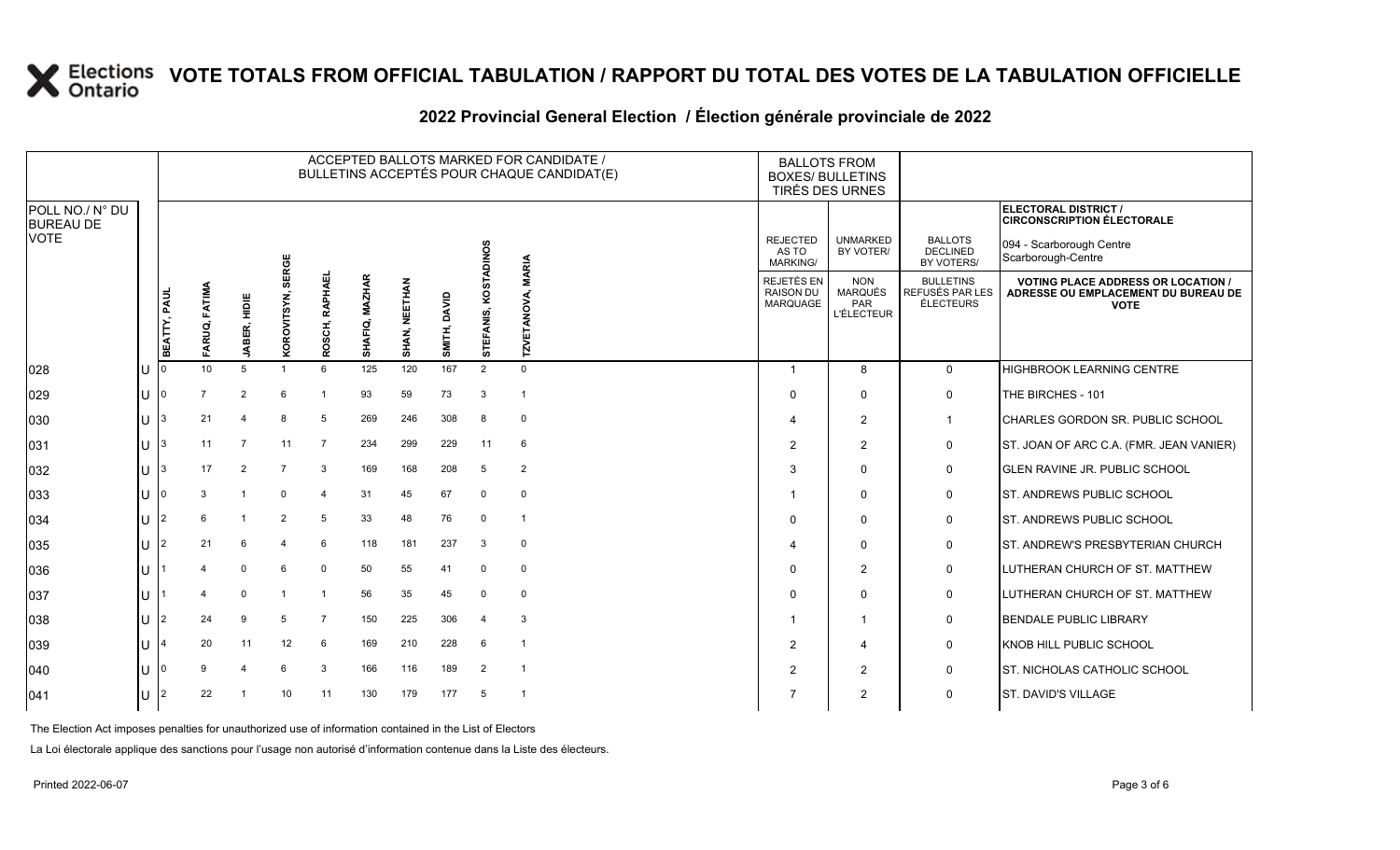## **2022 Provincial General Election / Élection générale provinciale de 2022**

|                                     |    |                |                |                |                |                |                |               |                 |                | ACCEPTED BALLOTS MARKED FOR CANDIDATE /<br>BULLETINS ACCEPTÉS POUR CHAQUE CANDIDAT(E) | <b>BALLOTS FROM</b><br><b>BOXES/ BULLETINS</b> | TIRÉS DES URNES                                          |                                                                |                                                                                                 |
|-------------------------------------|----|----------------|----------------|----------------|----------------|----------------|----------------|---------------|-----------------|----------------|---------------------------------------------------------------------------------------|------------------------------------------------|----------------------------------------------------------|----------------------------------------------------------------|-------------------------------------------------------------------------------------------------|
| POLL NO./ N° DU<br><b>BUREAU DE</b> |    |                |                |                |                |                |                |               |                 |                |                                                                                       |                                                |                                                          |                                                                | ELECTORAL DISTRICT /<br><b>CIRCONSCRIPTION ÉLECTORALE</b>                                       |
| <b>VOTE</b>                         |    |                |                |                | SERGE          |                |                |               |                 | <b>ADINOS</b>  |                                                                                       | <b>REJECTED</b><br>AS TO<br><b>MARKING/</b>    | <b>UNMARKED</b><br>BY VOTER/                             | <b>BALLOTS</b><br><b>DECLINED</b><br>BY VOTERS/                | 094 - Scarborough Centre<br>Scarborough-Centre                                                  |
|                                     |    | BEATTY, PAUL   | FARUQ, FATIMA  | JABER, HIDIE   | KOROVITSYN,    | ROSCH, RAPHAEL | SHAFIQ, MAZHAR | SHAN, NEETHAN | DAVID<br>SMITH, | STEFANIS, KOST | TZVETANOVA, MARIA                                                                     | REJETÉS EN<br><b>RAISON DU</b><br>MARQUAGE     | <b>NON</b><br><b>MARQUÉS</b><br>PAR<br><b>L'ÉLECTEUR</b> | <b>BULLETINS</b><br><b>REFUSÉS PAR LES</b><br><b>ÉLECTEURS</b> | <b>VOTING PLACE ADDRESS OR LOCATION /</b><br>ADRESSE OU EMPLACEMENT DU BUREAU DE<br><b>VOTE</b> |
| $ 042\rangle$                       | lU |                | 31             | 12             | 9              | 9              | 313            | 319           | 350             | 5              | 3                                                                                     | $\mathbf{3}$                                   | $\Omega$                                                 | $\mathbf{0}$                                                   | CHURCH OF JESUS CHRIST OF L.D.S.                                                                |
| 400                                 | lυ |                | 5              | $\overline{2}$ | $\overline{1}$ | $\overline{2}$ | 27             | 22            | 45              | 0              | $\mathbf 0$                                                                           | $\Omega$                                       | $\mathbf 0$                                              | $\mathsf{O}$                                                   | GRACE COMMUNITIES CORP. (SALVATION<br>ARMY)                                                     |
| 401                                 | ΙU |                | $\overline{2}$ | $\mathbf 0$    | $\mathbf 0$    | $\mathsf{O}$   | 33             | 12            | 20              | 0              | $\overline{1}$                                                                        |                                                | $\mathbf 0$                                              | $\mathbf 0$                                                    | 30 ANTRIM CRESCENT                                                                              |
| 402                                 | ΙU |                |                | $\overline{2}$ |                | $\mathsf{O}$   | 73             | 32            | 28              | $\mathbf 0$    | $\mathsf 0$                                                                           | $\Omega$                                       | $\overline{1}$                                           | 0                                                              | <b>SUNRISE TERRACE</b>                                                                          |
| 403                                 | lu |                | $\mathbf 0$    | 3              | 4              | 6              | 34             | 35            | 30              | $\mathbf 0$    | $\mathbf 0$                                                                           | $\overline{2}$                                 | 0                                                        | $\mathsf{O}$                                                   | <b>KENNEDY PLACE</b>                                                                            |
| 404                                 | ΙU | $\overline{2}$ | 3              | 3              | $\overline{2}$ | $\overline{2}$ | 40             | 35            | 45              | $\overline{1}$ | $\overline{1}$                                                                        | 3                                              | $\overline{1}$                                           | $\mathbf 0$                                                    | THE COPENHAGEN                                                                                  |
| 405                                 | ΙU |                | 2              | $\mathbf 0$    | 3              | $\mathsf{O}$   | 26             | 30            | 12              | $\Omega$       | $\mathbf 0$                                                                           |                                                | $\mathbf 0$                                              | 0                                                              | 7 GLAMORGAN AVE                                                                                 |
| 406                                 | ΙU | 3              | 12             | 6              | $\overline{7}$ | 3              | 114            | 113           | 141             | 5              | $\overline{1}$                                                                        | 3                                              | $\mathbf 0$                                              | $\mathbf 0$                                                    | <b>MONDEO SPRINGS</b>                                                                           |
| 407                                 | lu |                |                | 3              | $\overline{2}$ | 3              | 34             | 43            | 59              | 0              | $\overline{2}$                                                                        |                                                | $\mathbf 0$                                              | 0                                                              | <b>ALDEBRAIN TOWERS</b>                                                                         |
| 408                                 | lu |                | 12             |                | 8              | $\overline{1}$ | 139            | 69            | 102             | $\mathbf 0$    | $\mathbf 0$                                                                           |                                                | $\mathbf 0$                                              | $\mathbf 0$                                                    | SCARBOROUGH FAIR CONDOMINIUM                                                                    |
| 409                                 | lU |                | 5              | $\mathbf 0$    | $\overline{2}$ | $\overline{4}$ | 54             | 35            | 47              | $\mathbf 0$    | $\mathsf 0$                                                                           | $\mathbf 0$                                    | 11                                                       | 0                                                              | THE BIRCHES - 301                                                                               |
| 410                                 | ΙU |                | 6              | $\mathbf 0$    |                |                | 83             | 64            | 41              | $\mathbf 0$    | $\mathbf 0$                                                                           | $\Omega$                                       | $\mathsf{O}$                                             | $\mathbf 0$                                                    | THE BIRCHES - 100                                                                               |
| 411                                 | ΙU |                |                | $\overline{2}$ |                | 5              | 139            | 181           | 134             | $\overline{2}$ | $\overline{1}$                                                                        |                                                | $\mathbf 0$                                              | $\mathbf 0$                                                    | <b>RAINBOW VILLAGE</b>                                                                          |
| 412                                 | lu |                |                |                | 3              | $\Omega$       | 24             | 46            | 37              | $\mathbf 0$    | -1                                                                                    | 0                                              | 0                                                        | 0                                                              | <b>PARISIENNE</b>                                                                               |

The Election Act imposes penalties for unauthorized use of information contained in the List of Electors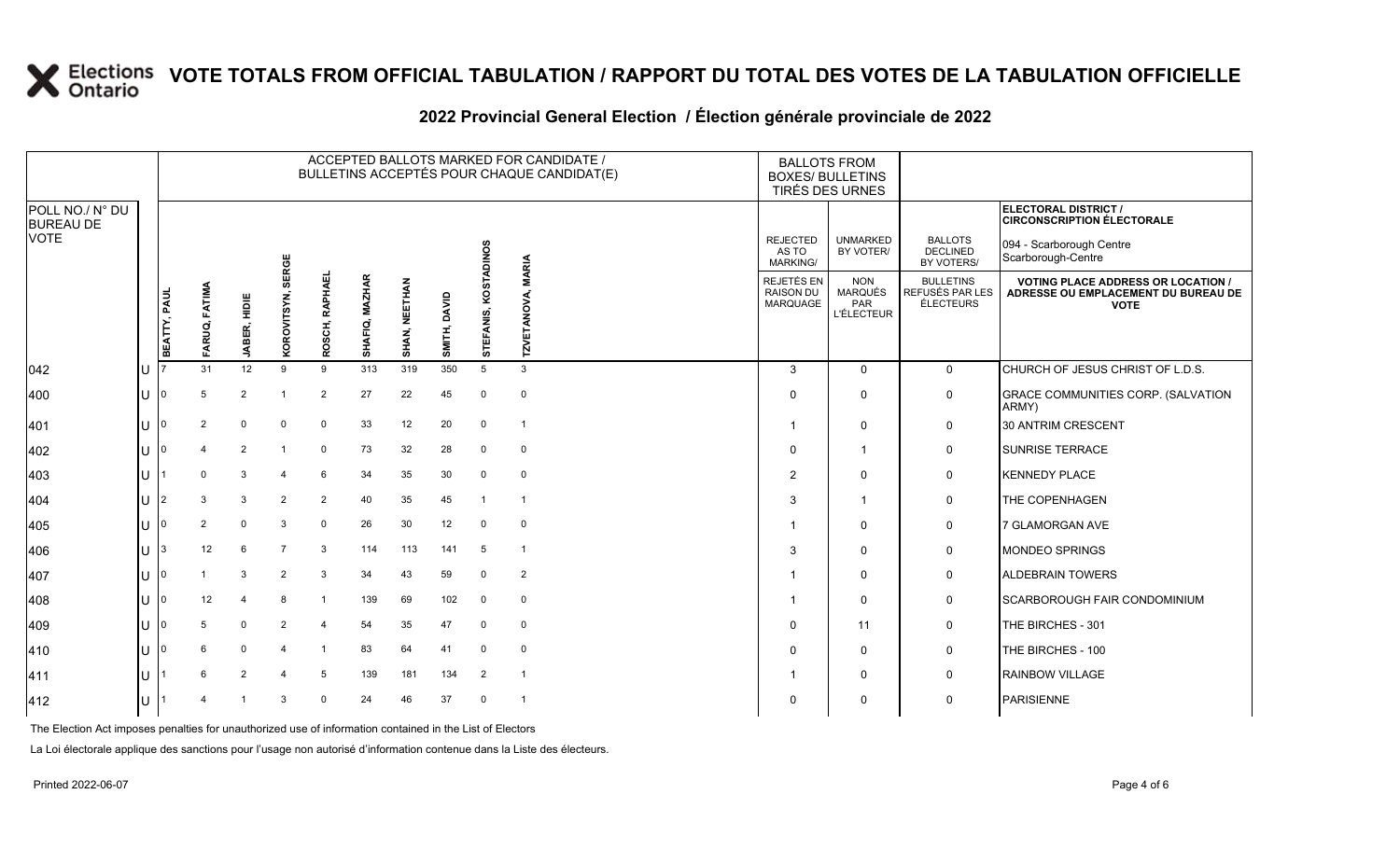## **2022 Provincial General Election / Élection générale provinciale de 2022**

|                                                    |    |              |                |                |                |                |                |               |                 |                | ACCEPTED BALLOTS MARKED FOR CANDIDATE /<br>BULLETINS ACCEPTÉS POUR CHAQUE CANDIDAT(E) | <b>BALLOTS FROM</b><br><b>BOXES/ BULLETINS</b> | TIRÉS DES URNES                                          |                                                         |                                                                                                 |
|----------------------------------------------------|----|--------------|----------------|----------------|----------------|----------------|----------------|---------------|-----------------|----------------|---------------------------------------------------------------------------------------|------------------------------------------------|----------------------------------------------------------|---------------------------------------------------------|-------------------------------------------------------------------------------------------------|
| POLL NO./ N° DU<br><b>BUREAU DE</b><br><b>VOTE</b> |    |              |                |                |                |                |                |               |                 |                |                                                                                       |                                                |                                                          |                                                         | <b>ELECTORAL DISTRICT /</b><br><b>CIRCONSCRIPTION ÉLECTORALE</b>                                |
|                                                    |    |              |                |                | SERGE          |                |                |               |                 | <b>ADINOS</b>  | <b>MARIA</b>                                                                          | <b>REJECTED</b><br>AS TO<br><b>MARKING/</b>    | <b>UNMARKED</b><br>BY VOTER/                             | <b>BALLOTS</b><br><b>DECLINED</b><br>BY VOTERS/         | 094 - Scarborough Centre<br>Scarborough-Centre                                                  |
|                                                    |    | BEATTY, PAUL | FARUQ, FATIMA  | JABER, HIDIE   | KOROVITSYN,    | ROSCH, RAPHAEI | SHAFIQ, MAZHAR | SHAN, NEETHAN | DAVID<br>SMITH, | STEFANIS, KOST | ANOVA,<br>MZ                                                                          | REJETÉS EN<br><b>RAISON DU</b><br>MARQUAGE     | <b>NON</b><br><b>MARQUÉS</b><br>PAR<br><b>L'ÉLECTEUR</b> | <b>BULLETINS</b><br>REFUSÉS PAR LES<br><b>ÉLECTEURS</b> | <b>VOTING PLACE ADDRESS OR LOCATION /</b><br>ADRESSE OU EMPLACEMENT DU BUREAU DE<br><b>VOTE</b> |
| 413                                                | Iυ |              |                |                |                |                | 32             | 33            | 57              | $\mathbf 0$    | $\mathbf 0$                                                                           | $\Omega$                                       | $\mathbf 0$                                              | $\mathbf 0$                                             | EQUINOX II - TSCC 1729                                                                          |
| 414                                                | lu |              | 5              |                |                | 8              | 39             | 19            | 41              | -1             | $\mathbf 0$                                                                           |                                                | $\mathbf 0$                                              | $\mathbf 0$                                             | EQUINOX I - TSCC 1721                                                                           |
| 415                                                | lu |              |                | $\overline{2}$ | 2              | 5              | 71             | 53            | 100             | 0              | $\mathbf 0$                                                                           | $\Omega$                                       | $\mathbf 0$                                              | $\mathbf 0$                                             | 360 DEGREES AT CITY CENTRE - TSCC 1765                                                          |
| 416                                                | lu |              | 13             |                | 9              | 6              | 129            | 96            | 167             | $\overline{2}$ | $\overline{2}$                                                                        |                                                | 3                                                        | 0                                                       | OMNI CONDOS                                                                                     |
| 417                                                | IП |              | 10             |                | $\Omega$       | 3              | 35             | 47            | 87              |                | 0                                                                                     | 2                                              | $\mathbf 0$                                              | $\mathbf 0$                                             | FOREST VISTA - TSCC 1479                                                                        |
| 418                                                | lu |              | 3              | 2              |                | $\Omega$       | 17             | 14            | 22              | -1             | $\mathbf 0$                                                                           |                                                | 0                                                        | 0                                                       | EQ2 CONDOS - 60 TOWN CENTRE - TSCC<br>2044                                                      |
| $ 419\rangle$                                      | lu |              | 6              |                | $\overline{2}$ | $\overline{2}$ | 27             | 19            | 41              | $\Omega$       | $\mathbf 0$                                                                           |                                                | $\mathbf 0$                                              | 0                                                       | EQ1 CONDOS - 70 TOWN CENTRE - TSCC<br>2036                                                      |
| 420                                                | lu |              | 5.             | 2              | $\Omega$       | $\Omega$       | 25             | 24            | 27              | $\Omega$       | $\mathbf 0$                                                                           | $\Omega$                                       | $\mathbf 0$                                              | $\mathbf 0$                                             | <b>ENCORE AT EQUINOX - TSCC 2347</b>                                                            |
| 421                                                | lu | 2            | 8              |                | 3              | $\overline{4}$ | 58             | 36            | 38              | 0              | 0                                                                                     | $\Omega$                                       | $\overline{\mathbf{1}}$                                  | $\mathbf 0$                                             | <b>CENTRO CONDOS</b>                                                                            |
| 422                                                | lu |              | 2              | $\Omega$       | 6              | $\Omega$       | 57             | 76            | 53              | $\Omega$       | $\mathbf 0$                                                                           | $\Omega$                                       | $\mathbf 0$                                              | 0                                                       | <b>MCCOWAN PLACE</b>                                                                            |
| 423                                                | lu |              | 11             | $\Omega$       | $\Omega$       | $\mathbf 0$    | 38             | 53            | 32              | $\mathbf 0$    | $\mathbf 0$                                                                           | 2                                              | $\mathbf 0$                                              | $\mathbf 0$                                             | 15 TORRANCE ROAD                                                                                |
| 424                                                | lu |              | 9              |                | 2              | 4              | 43             | 29            | 27              | 3              | $\mathbf 0$                                                                           |                                                | 0                                                        | $\mathbf 0$                                             | 126 BELLAMY TOWERS                                                                              |
| 425                                                | lu |              | $\overline{2}$ | U              | $\Omega$       |                | 46             | 36            | 31              | $\Omega$       | $\mathbf 0$                                                                           |                                                |                                                          | $\mathbf 0$                                             | 123 BELLAMY TOWERS                                                                              |

The Election Act imposes penalties for unauthorized use of information contained in the List of Electors